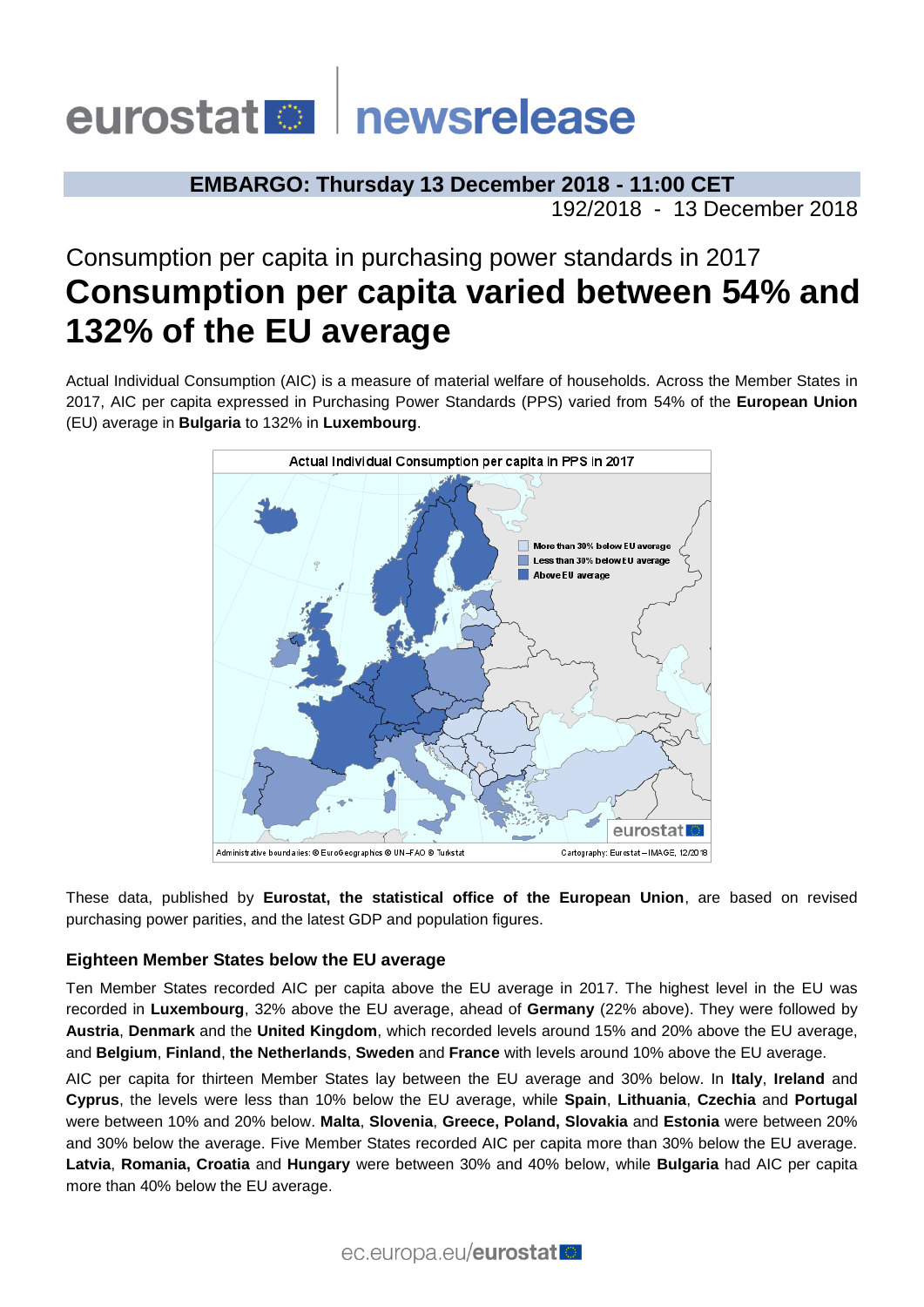Over the last three years, AIC per capita relative to the EU average remained relatively stable in a majority of Member States. However, clear increases have been registered in **Romania** (68% of the EU average in 2017 compared with 58% in 2015), **Lithuania** (88% vs. 83%) and **Czechia** (82% vs. 78%). In contrast, the most noticeable decreases were recorded in **Luxembourg** (132% in 2017 vs. 140% in 2015), **Austria** (117% vs. 121%), the **Netherlands** (111% vs. 115%) and **Sweden** (109% vs. 113%).

### **GDP per capita varied by one to five across the Member States**

In 2017, GDP per capita expressed in PPS ranged between 49% of the EU average in **Bulgaria** and 253% in **Luxembourg**.

|                                      | AIC per capita |      |      | GDP per capita |      |      |
|--------------------------------------|----------------|------|------|----------------|------|------|
|                                      | 2015           | 2016 | 2017 | 2015           | 2016 | 2017 |
| EU                                   | 100            | 100  | 100  | 100            | 100  | 100  |
| Euro area                            | 105            | 105  | 104  | 106            | 106  | 106  |
| Luxembourg*                          | 140            | 134  | 132  | 266            | 260  | 253  |
| Germany                              | 122            | 122  | 122  | 124            | 124  | 124  |
| <b>Austria</b>                       | 121            | 119  | 117  | 129            | 128  | 127  |
| <b>Denmark</b>                       | 116            | 113  | 114  | 127            | 126  | 128  |
| <b>United Kingdom</b>                | 115            | 115  | 114  | 109            | 107  | 105  |
| <b>Belgium</b>                       | 114            | 113  | 112  | 118            | 118  | 117  |
| <b>Finland</b>                       | 114            | 113  | 112  | 109            | 109  | 109  |
| <b>Netherlands</b>                   | 115            | 111  | 111  | 130            | 128  | 128  |
| <b>Sweden</b>                        | 113            | 110  | 109  | 125            | 122  | 121  |
| <b>France</b>                        | 110            | 110  | 108  | 105            | 104  | 104  |
| <b>Italy</b>                         | 97             | 98   | 98   | 95             | 97   | 96   |
| <b>Ireland</b>                       | 94             | 94   | 93   | 178            | 177  | 181  |
| <b>Cyprus</b>                        | 91             | 92   | 92   | 82             | 84   | 85   |
| Spain                                | 89             | 89   | 89   | 91             | 91   | 92   |
| Lithuania                            | 83             | 85   | 88   | 75             | 75   | 78   |
| <b>Czechia</b>                       | 78             | 79   | 82   | 87             | 88   | 89   |
| Portugal                             | 82             | 82   | 82   | 77             | 77   | 77   |
| <b>Malta</b>                         | 79             | 78   | 78   | 92             | 94   | 96   |
| Slovenia                             | 76             | 76   | 77   | 82             | 83   | 85   |
| Greece                               | 79             | 77   | 76   | 69             | 68   | 67   |
| <b>Poland</b>                        | 74             | 74   | 76   | 69             | 68   | 70   |
| <b>Slovakia</b>                      | 76             | 76   | 76   | 77             | 77   | 76   |
| <b>Estonia</b>                       | 71             | 72   | 73   | 76             | 77   | 79   |
| Latvia                               | 66             | 65   | 68   | 64             | 64   | 67   |
| Romania                              | 58             | 65   | 68   | 56             | 59   | 63   |
| <b>Croatia</b>                       | 59             | 61   | 62   | 59             | 61   | 62   |
| <b>Hungary</b>                       | 63             | 62   | 62   | 68             | 67   | 68   |
| <b>Bulgaria</b>                      | 53             | 53   | 54   | 47             | 48   | 49   |
| <b>Norway</b>                        | 130            | 127  | 127  | 156            | 145  | 146  |
| <b>Switzerland</b>                   | 131            | 126  | 124  | 165            | 160  | 156  |
| Iceland                              | 116            | 116  | 117  | 126            | 131  | 130  |
| <b>Turkey</b>                        | 67             | 67   | 68   | 67             | 66   | 67   |
| Montenegro                           | 54             | 56   | 56   | 42             | 44   | 46   |
| <b>Serbia</b>                        | 46             | 46   | 45   | 36             | 37   | 36   |
| Former Yugoslav Rep.<br>of Macedonia | 41             | 42   | 41   | 36             | 37   | 36   |
| <b>Albania</b>                       | 38             | 37   | 39   | 30             | 30   | 30   |
| Bosnia & Herzegovina                 | 41             | 41   | 41   | $30\,$         | 31   | 32   |

**AIC and GDP per capita in PPS, EU = 100**

Countries are ranked according to AIC per capita in 2017. Countries with the same value are ranked by protocol order.

\* See country note. The source dataset can be foun[d here.](http://appsso.eurostat.ec.europa.eu/nui/show.do?query=BOOKMARK_DS-053404_QID_-4C127E2B_UID_-3F171EB0&layout=AGGREG,L,X,0;TIME,C,X,1;GEO,L,Y,0;NA_ITEM,L,Z,0;INDICATORS,C,Z,1;&zSelection=DS-053404INDICATORS,OBS_FLAG;DS-053404NA_ITEM,VI_PPS_EU28_HAB;&rankName1=INDICATORS_1_2_-1_2&rankName2=NA-ITEM_1_2_-1_2&rankName3=AGGREG_1_2_0_0&rankName4=TIME_1_0_1_0&rankName5=GEO_1_2_0_1&rStp=&cStp=&rDCh=&cDCh=&rDM=true&cDM=true&footnes=false&empty=false&wai=false&time_mode=ROLLING&time_most_recent=true&lang=EN&cfo=%23%23%23%2C%23%23%23.%23%23%23)